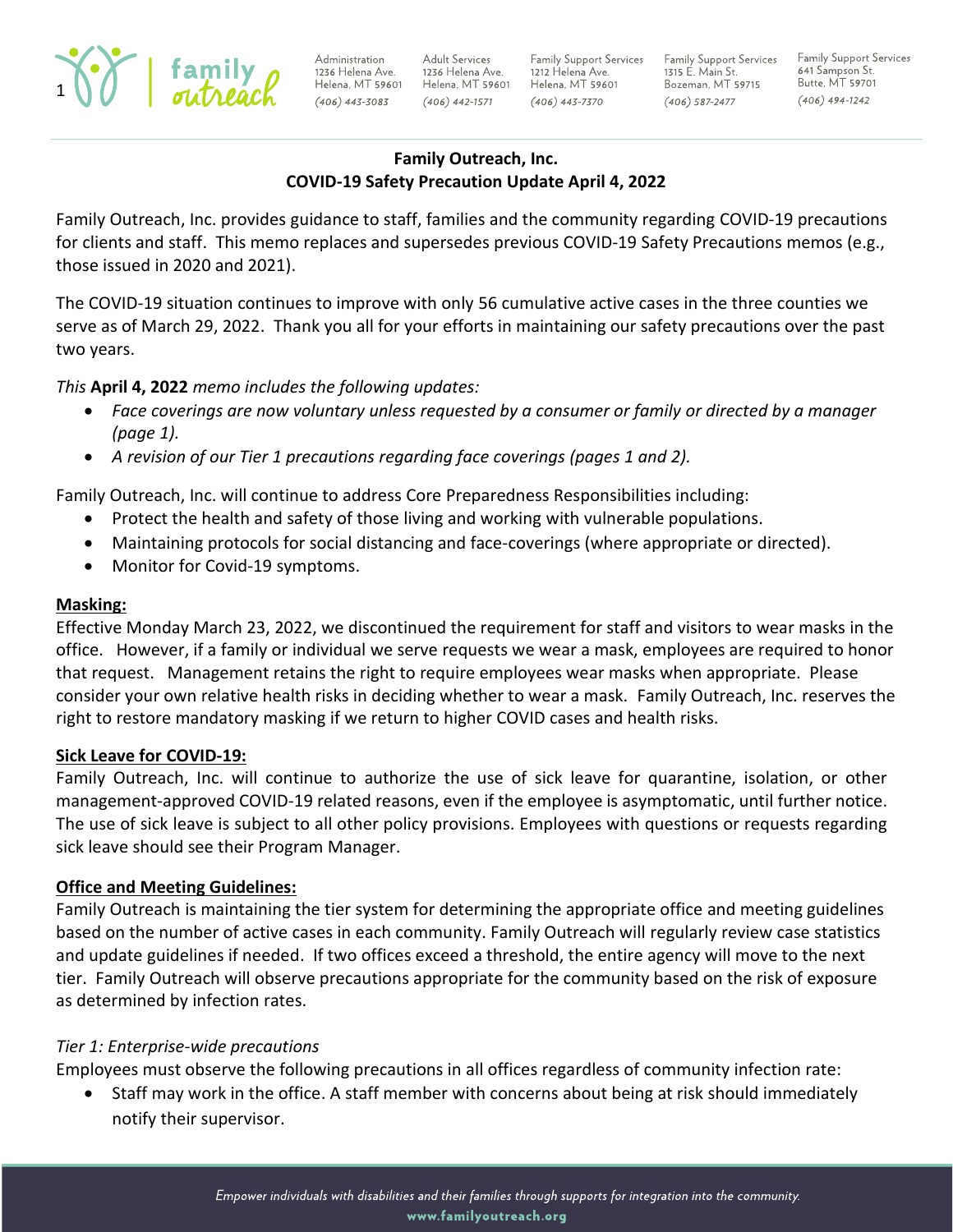*Tier 1: Enterprise-wide precautions (continued)*

- Offices are now open to the public.
- Employees who come to the office must be conscientious about gathering in large numbers and ensure proper precautions (e.g., sanitary practices and staying home if sick).
- When scheduling home visits and before going into client homes employees will inquire as to whether anyone in the household has been sick. Adult Services employees will take special precautions in this regard including monitoring their and client health and following program-specific guidelines and client/family preferences.

#### *Definitions:*

| Program     | Measures specific to an office or program (e.g., children's, adult, autism insurance, and    |  |  |  |  |
|-------------|----------------------------------------------------------------------------------------------|--|--|--|--|
| and office- | business programs). This includes guidance defined by the State (e.g., for children's        |  |  |  |  |
| specific    | services) and by the Program Manager. Measure may include closing offices, prohibiting in-   |  |  |  |  |
| measures    | person meetings of any kind or limiting meeting size, staggering work shifts, requiring work |  |  |  |  |
|             | from home, workplace monitoring (e.g., temperature taking or testing), etc.                  |  |  |  |  |
| Social      | Means keeping a safe space between yourself and other people who are not from your           |  |  |  |  |
| distancing  | household. To practice social or physical distancing, stay at least 6 feet (about 2 arms'    |  |  |  |  |
|             | length) from other people who are not from your household.                                   |  |  |  |  |
| Tier 1:     | Observe all enterprise-wide precautions (defined above).<br>$\bullet$                        |  |  |  |  |
| Tier 2:     | Observe all enterprise-wide precautions (defined above).<br>$\bullet$                        |  |  |  |  |
|             | Reinstated face covering requirement.<br>$\bullet$                                           |  |  |  |  |
|             | <b>AND</b>                                                                                   |  |  |  |  |
|             | No in-person gatherings greater than 3 people.<br>٠                                          |  |  |  |  |
| Tier 3:     | Observe all precautions for Tiers 1 and 2<br>$\bullet$                                       |  |  |  |  |
|             | <b>AND</b>                                                                                   |  |  |  |  |
|             | Limit access to offices (i.e., if an individual has a compelling reason (i.e.,<br>$\bullet$  |  |  |  |  |
|             | essential services) to come in, they can with Program Manager approval.                      |  |  |  |  |
|             | Approval will depend on office size and capacity; may close office to sanitize if            |  |  |  |  |
|             | someone in the workforce is affected).                                                       |  |  |  |  |
|             | Implement program and office-specific measures to protect employee and client<br>٠           |  |  |  |  |
|             | health.                                                                                      |  |  |  |  |
|             |                                                                                              |  |  |  |  |

#### *Active Cases and Restriction Levels:*

|                                | County<br>population<br>(to nearest<br>500) | Tier 1                        | Tier 2       | Tier 3       |
|--------------------------------|---------------------------------------------|-------------------------------|--------------|--------------|
| <b>Office (County)</b>         |                                             | Observe Tier<br>1 during      | $\geq 0.5\%$ | ≥0.6%        |
|                                |                                             |                               | population   | population   |
|                                |                                             |                               | active cases | active cases |
| Bozeman (Gallatin)             | 114500                                      | Phase II (until<br>we move to | 572          | 687          |
| Butte (Butte Silver-Bow)       | 35000                                       | Phase III)                    | 175          | 210          |
| Helena Offices (Lewis & Clark) | 69500                                       |                               | 347          | 417          |

These are guidelines only. The Executive Director and Program Managers retain authority to determine the appropriate restrictions or measures necessary to protect employee and client health at their discretion.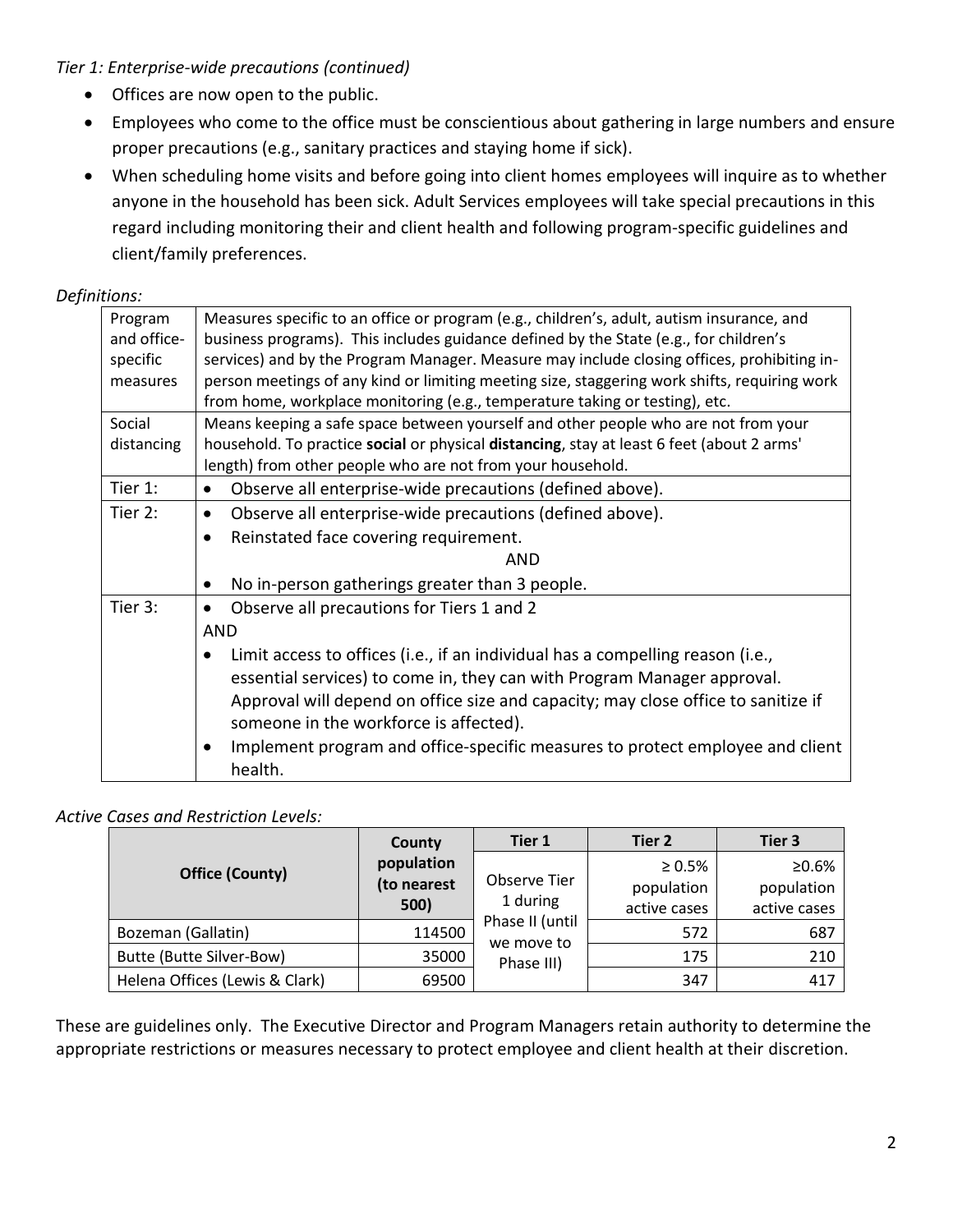### **Working from home**

Upon authorization from the Executive Director and with appropriate technology, devices, and mandatory technology safeguards, employees may work from home. Employees working from home must comply with the Work at Home policy and may be required to sign a telecommuting agreement if required by the Executive Director.

Family Outreach, Inc. will not reimburse employees for the use of the remote office space including personal equipment and supplies. Certain equipment and supplies will be allowed to be temporarily utilized from Family Outreach facilities as determined by supervisors in consultation with the Business Office and information technology staff.

Program Managers (or their designee) will provide specific direction to employees regarding the ability to work from home, as well as specific direction on work hours and schedule for non-exempt employees. Family Outreach expects employees working from home to communicate frequently with their supervisor and coordinate interruptions in this work accordingly. Employees are expected to accurately report hours worked.

Employees who can work remotely and who are impacted by COVID-19 as described herein must communicate with their supervisor as to their individual capacity to continue to work remotely as their individual or household situations change. Employees shifting between working remotely and using leave must clearly delineate and report their time.

**Health Screening.** To protect the health and welfare of employees and the community and ensure employees are healthy and safe, all employees are required to complete a health self-screening assessment at the start of their work shift if they are working from their normal place of work (i.e., the screening is not required of employees while working from home). The intent of the health screening is to engage all employees in preventing the spread of the disease. To complete the health self-screening assessment, employees must ask themselves the following questions:

- Do I have a fever (temperature of 100.4 degrees Fahrenheit or more using an oral thermometer)?
- Am I experiencing acute respiratory illness symptoms (i.e., fever or chills, cough, shortness of breath or difficulty breathing, fatigue, muscle or body aches, headache, new loss of taste or smell, sore throat, congestion or runny nose, nausea or vomiting, diarrhea<sup>1</sup>) or symptoms of any other contagious illness (e.g., cold or flu)?

"No" Answer: If the employee answers "No" to all the questions on the self-screening assessment, the employee stays at work. If any answers to the self-screening assessment change while the employee is at work, the employee must immediately notify their immediate supervisor by phone, email, or personally, making sure they adhere to safe social distancing (6 feet away), leave the workplace, and seek assistance from their healthcare provider.

If "Yes" Answer: If the employee answers "Yes" to any one (1) of the questions, the employee must leave immediately and notify their immediate supervisor or follow the normal call- in/out procedures for leaving or not reporting to work and seek assistance from a healthcare provider.

<sup>1</sup> https://www.cdc.gov/coronavirus/2019-ncov/symptoms-testing/symptoms.html